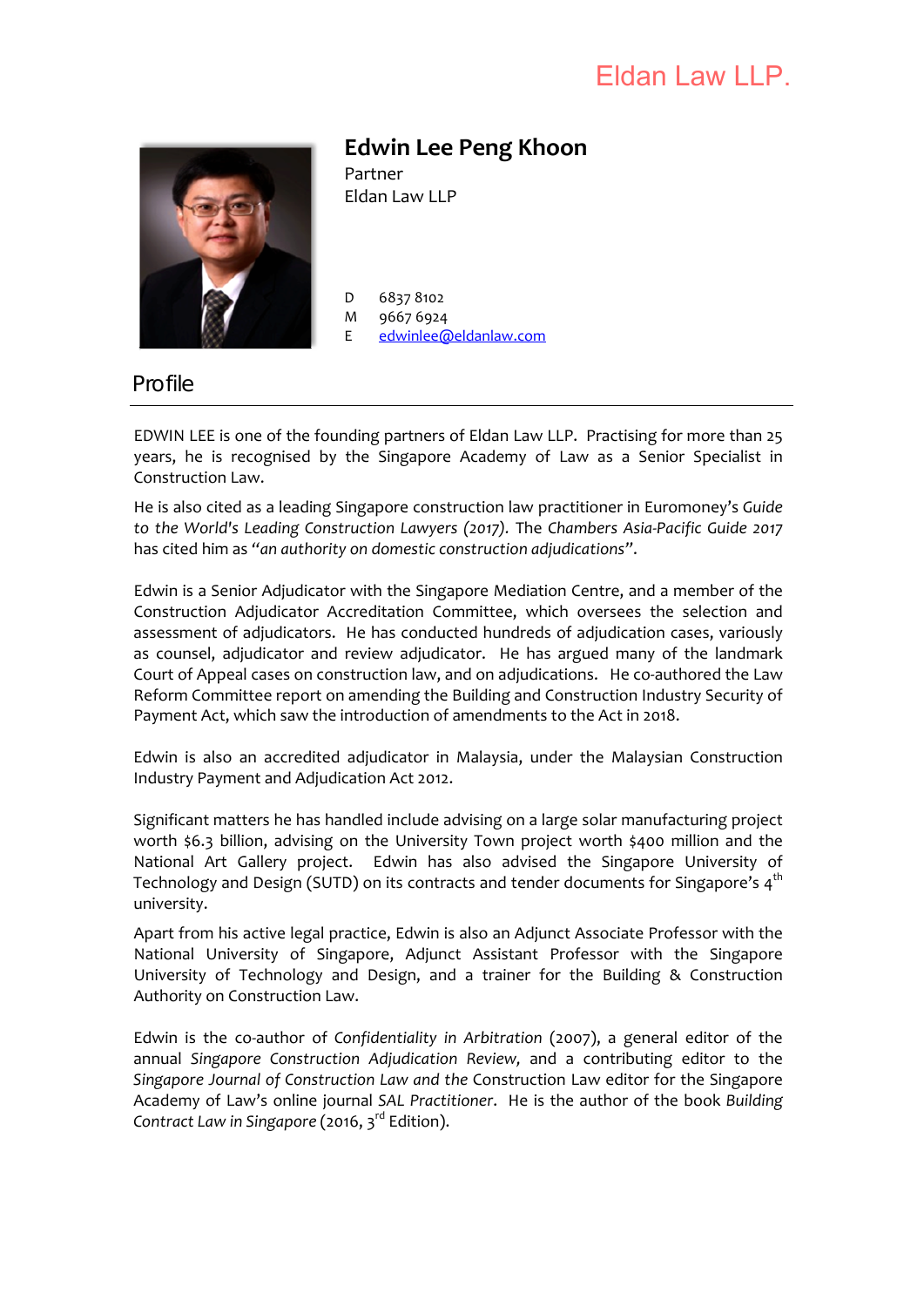# **Qualifications**

- LL.B. (Upper Second-Class Honours), National University of Singapore, 1993
- M.Sc (Real Estate Development)
- Advocate and Solicitor, Supreme Court of Singapore, 1994
- Senior Accredited Specialist (Building and Construction), Singapore Academy of Law
- Fellow of the Singapore Institute of Arbitrators
- Accredited Adjudicator in Singapore & Malaysia (CIPAA)
- CEDR Accredited Mediator

## Notable matters

| <b>Front-End &amp; Advisory</b> | Drafted contracts for the construction of an international<br>$\blacksquare$<br>airport                                                                                                                                                                                           |
|---------------------------------|-----------------------------------------------------------------------------------------------------------------------------------------------------------------------------------------------------------------------------------------------------------------------------------|
|                                 | Advised international consultants on design and build<br>contracts in relation to a \$1.4 billion commercial cum<br>residential development in Singapore.                                                                                                                         |
|                                 | • Advised the Singapore University of Technology and Design<br>(SUTD) on its contracts and tender documents for<br>Singapore's 4 <sup>th</sup> university.                                                                                                                        |
|                                 | Advised a major public-listed EPC contractor on a petro-<br>$\blacksquare$<br>chemical plant project on Jurong Island, Singapore.                                                                                                                                                 |
|                                 | Advised Renewable Energy Corporation, a public-listed<br>Norwegian solar cell manufacturer, in relation to the<br>development and construction of Asia's largest solar cell<br>manufacturing facility in Singapore, with project value in<br>excess of \$6.4 billion.             |
|                                 | Advised an American architectural firm in relation to design<br>and consultancy contracts with the Singapore Government<br>on a \$400 million research facility project.                                                                                                          |
|                                 | • Advised a French architectural firm acting in collaboration<br>with other major architectural, engineering and quantity<br>surveying consultants in design and consultancy contracts<br>with a Singapore government agency on a \$400 million<br>National Arts Gallery project. |
|                                 | Advised a major earthworks and excavation specialist                                                                                                                                                                                                                              |

- Advised a major earthworks and excavation specialist contractor on a \$50 million contract in relation to the Marina Sands Integrated Resorts Project.
- Advised on contracts for excavation and tunnelling in relation to Mass Rapid Transit stations and depots.
- Advised a major Indian company Punj Lloyd in its acquisition of one of Singapore's largest international construction companies, Sembawang Engineers and Constructors.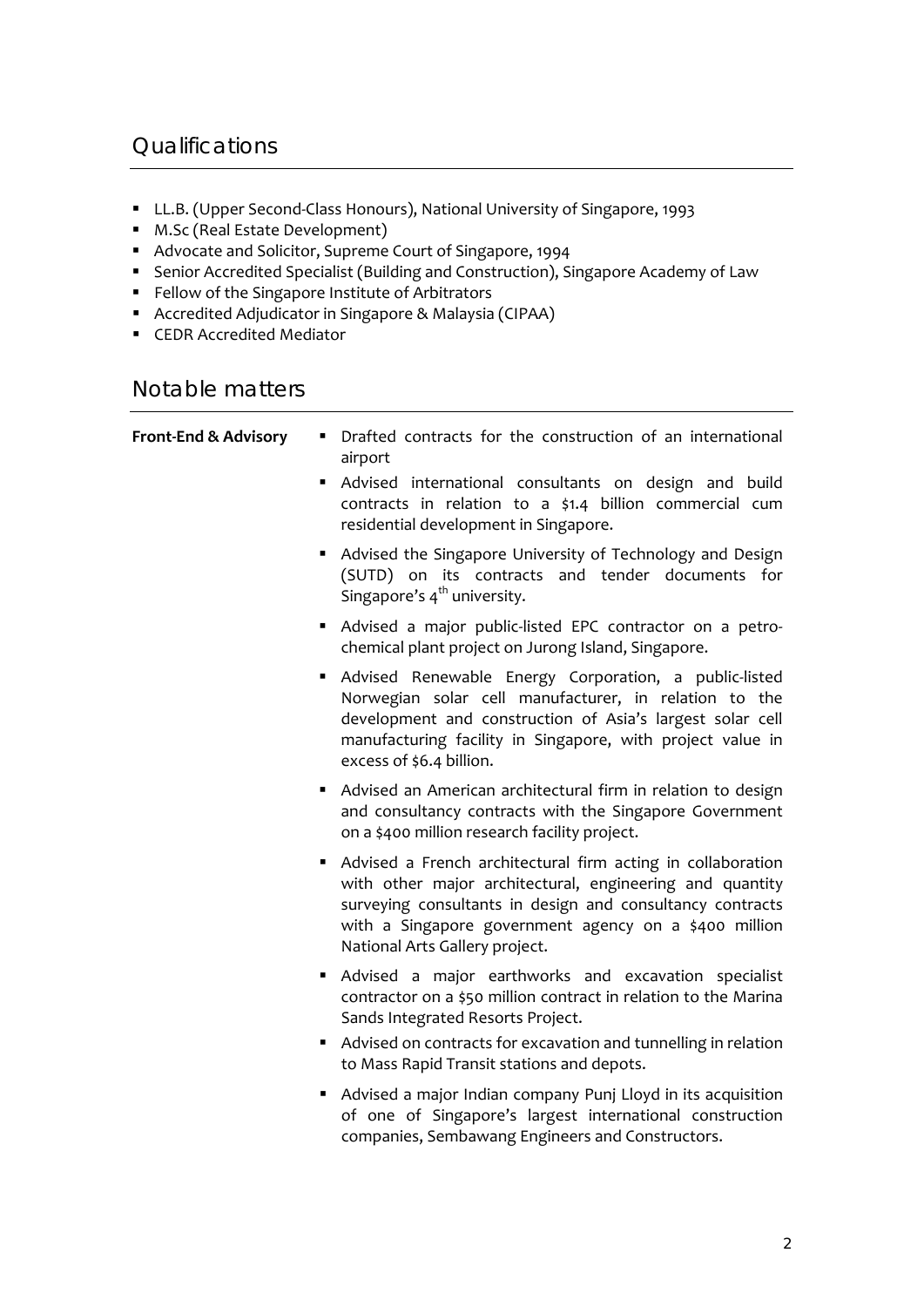- Advised a major Indian company Certus, associated with Tamilnadu Petroproducts Ltd, in the setting up of a petrochemical plant with a capacity of 100,000 MTPA Normal Paraffin at Jurong Island, Singapore, and a suite of contracts including the EPCM contracts, consultants' contracts, process licensing contracts and off‐take agreements.
- Advised a government body on contracts and land issues, including underground works, tunnels, train stations and piling related to the construction of the new Downtown MRT Line in Singapore.
- Advised multinational oil company in drafting construction contracts for its fuel oil systems and facilities at one its oil terminals.
- Advised a Japanese Contractor on engineering procurement and construction contracts for marine facilities relating to the construction of a \$750 million Oil Tank Farm on Jurong Island. With a storage capacity of 2.28 mil cubic metres, the facility is billed as Singapore's largest independent storage terminal.
- Carried out extensive review and update of contracts for procurement contracts, including those for construction, and consultancy, from tender to award for a major power generation company, a major port operator and a multinational oil company.
- Reviewed and advised on numerous contracts relating to the transfer of power generation assets between the power generation companies and the power transmission company.
- **•** Drafted consultancy contracts for a Singapore government body relating to the construction of Fusionpolis, a development consisting of 120,000 sq metres of gross floor space intended to house research institutes for infocomm research, high performance computing and data storage.
- Advised on contracts and negotiations in relation to the diversion of underground services, and the construction of tunnels in relation to the construction of a bridge
- Drafted management contracts for the construction of Biopolis Phase 2, a business park development for bio‐ medical research.

#### **Dispute‐Resolution (Arbitration & Litigation Work)**

- Acted for a Japanese international contractor on one of the largest adjudication claims against a Hong Kong based developer in relation to a luxury mixed commercial and residential development.
- Acted for a Singapore government body on issues with a major Japanese contractor and a major Japanese specialist equipment supplier relating to the construction of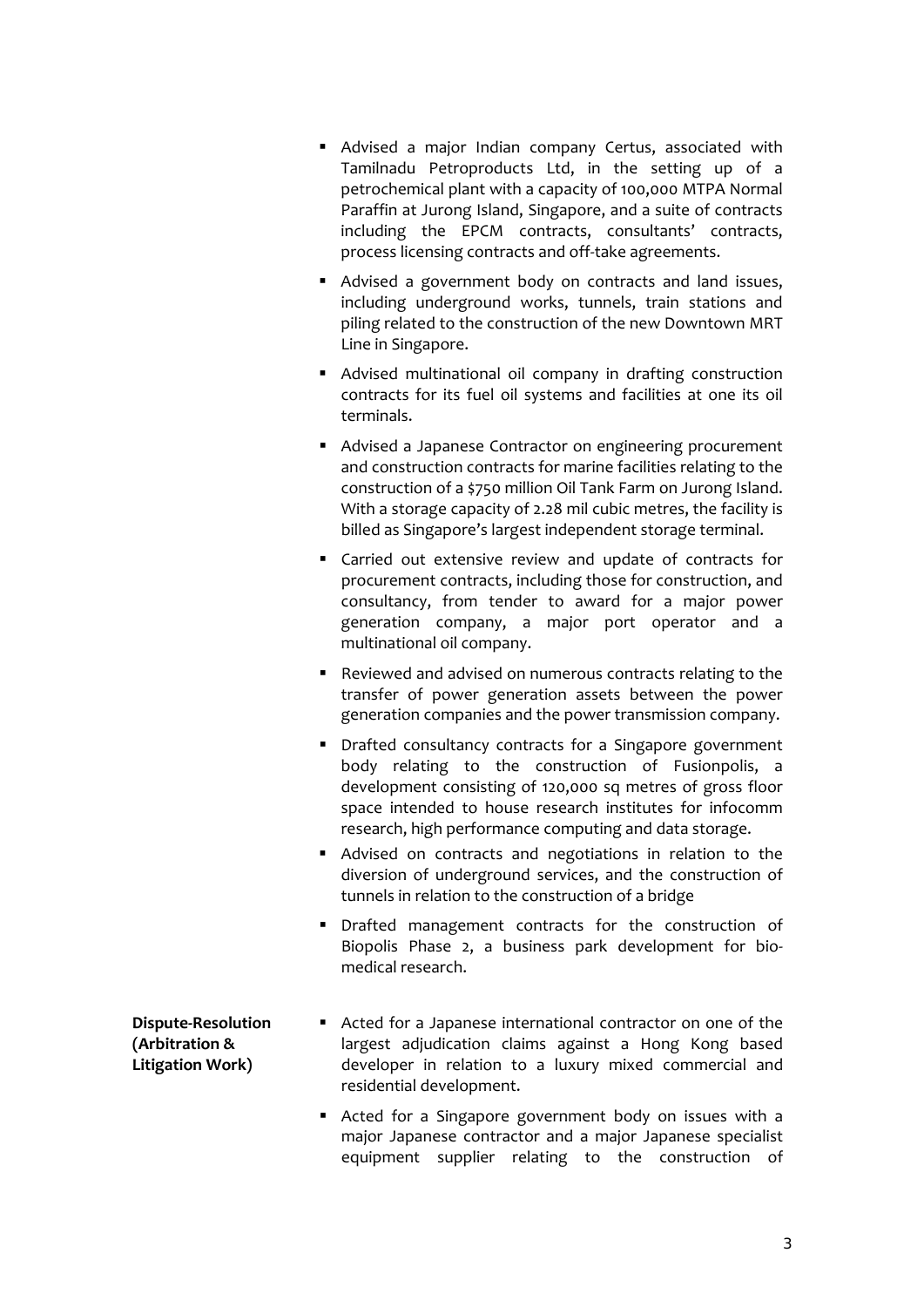Singapore's largest district cooling plant.

- Acted for a public-listed Australian engineering firm in a dispute with a large Korean contractor on the construction of an offshore oil‐drilling platform in Indonesia, with a contract value of US\$343 million.
- Acted for a public-listed Australian engineering firm in an arbitration with a Thai party concerning the construction of a gas well fluid platform in the Gulf of Khambatt, India.
- Acted for a Singapore government body in arbitration proceedings arising from the collapse of the Nicoll Highway and its impact on existing construction contracts including underground works, bridges and MRT stations.
- Acted for a major Japanese contractor in relation to claims relating to the construction of a luxury residential development.
- Acted for international contractors in relation to claims relating to the construction of Universal Studios Singapore, and the Resorts World theme park.
- **Reported cases Represented** main contractor to successfully defend an adjudication review determination in its favour, on issues dealing with the review adjudicator's jurisdiction: **CMC Ravenna v CGW Construction & Engineering Pte Ltd** [2017] SGHC 263
	- Represented Defendant to successfully defend claims in relation to alleged breaches of the Building Maintenance and Strata Management Act and the Land Titles (Strata) Act: **Fu Loong Lithographer Pte Ltd v Mok Wing Chong** [2017] SGHC 97
	- **-** Represented Claimant to set aside an adjudication determination, on issues of waiver: **Audi Construction Pte Ltd v Kian Hiap Construction Pte Ltd** [2017] SGHC 165; [2018] SGCA 4
	- Counsel for partially successful appellant in the Court of Appeal on a case involving implied terms for due diligence, delays and termination of a construction contract: **CAA Technologies Pte Ltd v Newcon Builders Pte Ltd** [2017] SGCA 53
	- Represented contractor to claim for sums due for wrongful termination of a construction contract under the public‐ sector standard conditions of contract: **TT International Ltd v Ho Lee Construction Pte Ltd** [2017] SGHC 62
	- Represented Plaintiff successfully to reclaim monies under a re‐measurement contract: **Mansource Interior Pte Ltd v CSG Group Pte Ltd** [2017] SGHC 41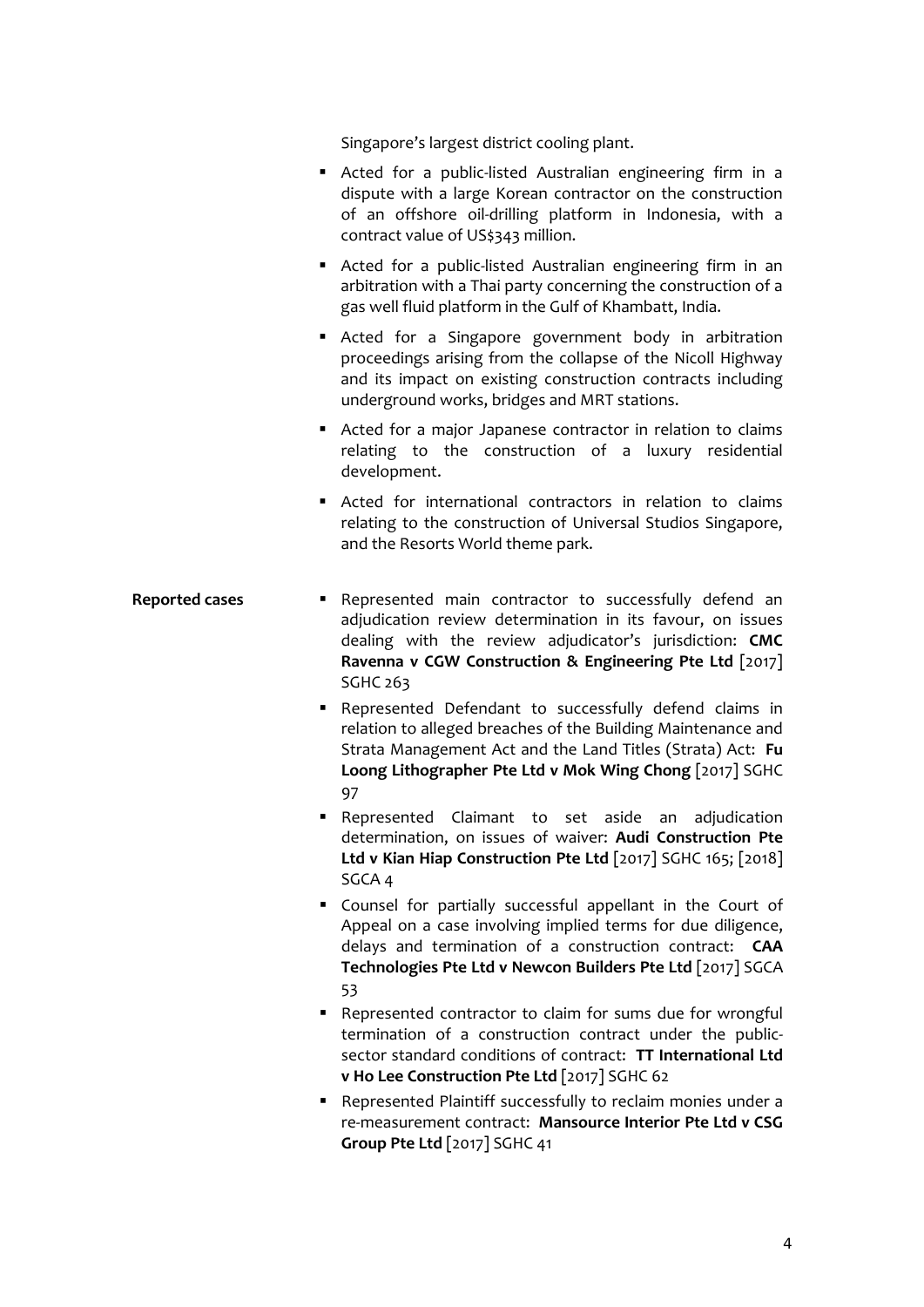- Represented claimant on a successful application to set aside an adjudication review decision: **Ang Cheng Guan Construction Pte Ltd v Corporate Residence Pte Ltd** [2017] SGHC 9
- Represented claimant on a successful appeal before the Court of Appeal on novel issues involving partnership law and limitations: **Chiam Heng Hsien v Chiam Heng Chow et al** [2015] SGCA 27
- Represented claimant successfully to claim for payment under a facility and shareholders' agreement: **Bounty Resources Armenia Ltd v Li Haidong** [2015] SGHC 188
- Represented contractor in relation to adjudication issues concerning jurisdiction and compliance: **Citiwall Safety Glass Pte Ltd v Mansource Interior Pte Ltd** [2014] SGCA 61; [2015] SGCA 42
- Represented subsidiary proprietors of a management corporation on issues involving the conduct of meetings: **Fu Loong Lithographer Pte Ltd and others v Mok Wai Hoe and others** [2014] SGCA 30
- Represented a contractor to successfully defend an adjudication determination in his favour: **Australian Timber Products Pte Ltd v A Pacific Construction & Development Pte Ltd** [2013] SGHC 56
- Represented an arbitrator on issues relating to the discharge of the arbitrator: **Anwar Siraj v Teo Hee Lai Building Construction Pte Ltd** [2013] SGHC 200
- Represented a beneficiary successfully on a claim against an executor of an estate for proper accounts: *Ng Foong Yin v Koh Thong Sam* [2013] SGHC 87
- Represented landowner on issues involving land law and adverse possession to reclaim title to land, succeeding in both the High Court and Court of Appeal: *Chua June Ching Michelle v Chai Hoi Tong* [2011] SGHC 180
- Represented claimant on a successful appeal before the Court of Appeal in the landmark decision on adjudications, in *Chua Say Eng v Lee Wei Lick Terence* [2011] SGHC 109, [2012] SGCA 63
- Represented the appellant before the Court of Appeal, successfully applying for the setting aside of the High Court's judgment which was based on findings in an arbitration, in relation to *Excalibur Land (S) Pte Ltd v Win‐Win Aluminium Systems Pte Ltd* [2011] SGHC 37.
- Represented a developer in the Court of Appeal on issues concerning demands made against a performance bond: *JBE Properties Pte Ltd v Gammon Pte Ltd* [2010] SGCA 46.
- Represented a contractor in the Court of Appeal in 2010 on issues concerning causation, remoteness of damage, delays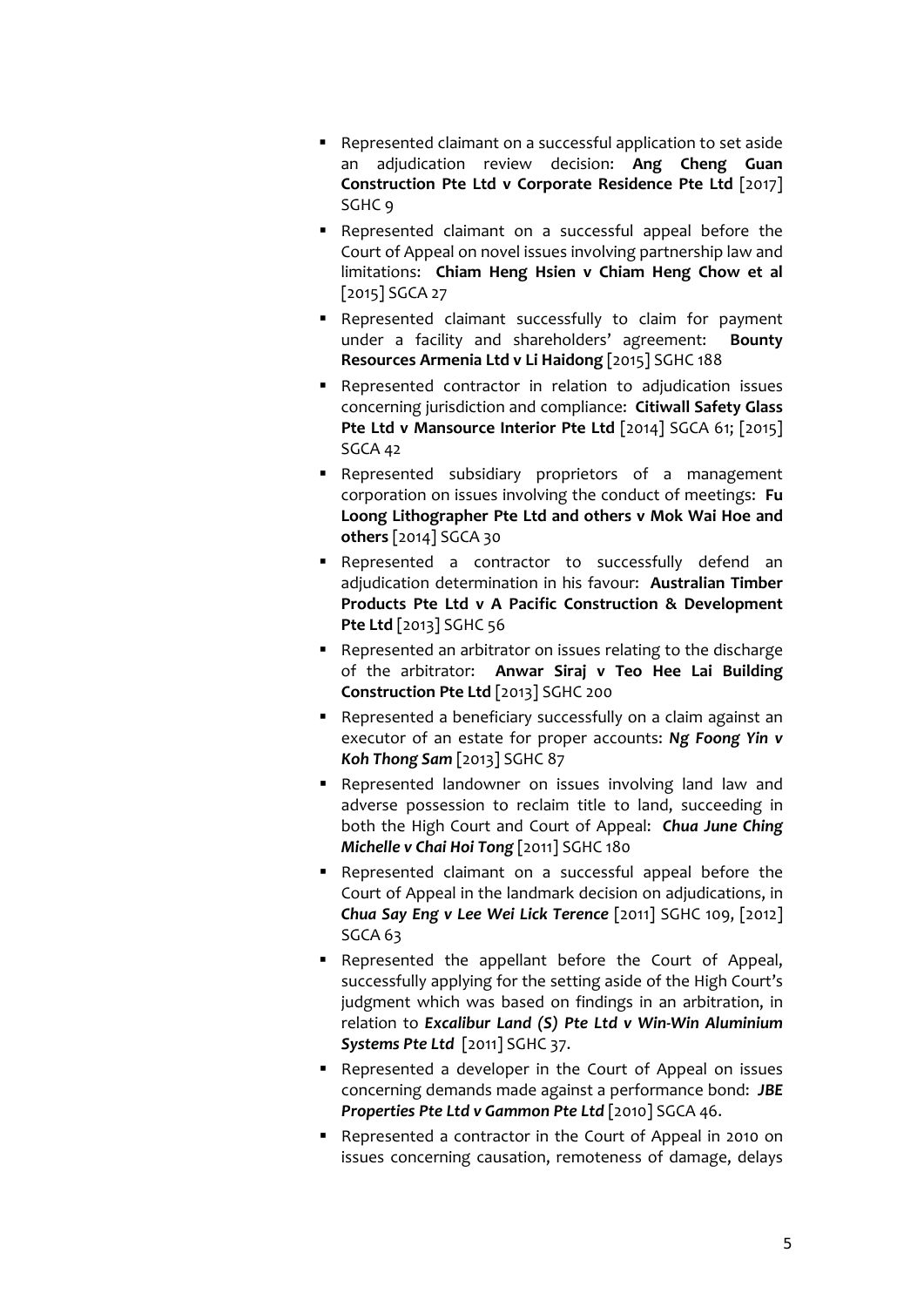and extensions of time, on appeal from the High Court case of *Ho Pak Kim Realty Co Pte Ltd v Revitech Pte Ltd* [2007] SGHC 194.

- **-** Represented a major logistics company in its construction and development claim of an industrial development: *Tentat Singapore Pte Ltd v Win Bo Pte Ltd* [2010] SGHC 283.
- Represented vendors in a collective sale dispute involving administrative law and strata titles issues on a \$76 million project: *Lim Choo Suan Elizabeth v Goh Kok Hwa Richard*  $[2009]$  4 SLR(R) 193.
- Represented contractors in the first adjudication appeal to the High Court: *SEF Construction Pte Ltd v SKOY Connected Ltd* [2009] SGHC 257.
- Represented a Hong Kong developer to reclaim tax from the sale of a \$24 million development before the Income Tax Board of Review: *TN v Comptroller of Income Tax* [2007] SGITBR 2 (Income Tax Board of Review).
- Represented a main contractor to defend claims for misuse of material and equipment in the construction of an industrial building: *GIB Automation Pte Ltd v Master Contract Services Pte Ltd* [2006] SGDC 49 (District Court, affirmed on appeal by the High Court).
- Represented a Management Corporation in a multi-million dollar suit in the High Court and Court of Appeal on issues relating to land law, right of way over a neighbouring lot of land and issue estoppel: *Lee Tat Development Pte Ltd v Management Corporation of Grange Heights Strata Title No. 301 (No. 2)* [2004] 4 SLR 828, and [2005] 3 SLR 157 (Court of Appeal).
- Acted for a main contractor to defend a claim for reconstruction of adjacent building by its owners caused by the main contractor's construction works: *Afro‐Asia Shipping Co Pte Ltd v Da Zhong Investment Pte Ltd & 4 others* [2003] SGHC 286 (High Court, affirmed on appeal by the Court of Appeal).
- Defending claim for trade mark and copyright infringements, including anton pillar injunctions: *Expanded Metal Manufacturing v Expanded Metal Co* [1995] 1 SLR 673 (Court of Appeal).
- Singapore's first reported multi‐level marketing and pyramid selling prosecution case: *Tan Un Tian v PP* [1994] 3 SLR 33 (High Court).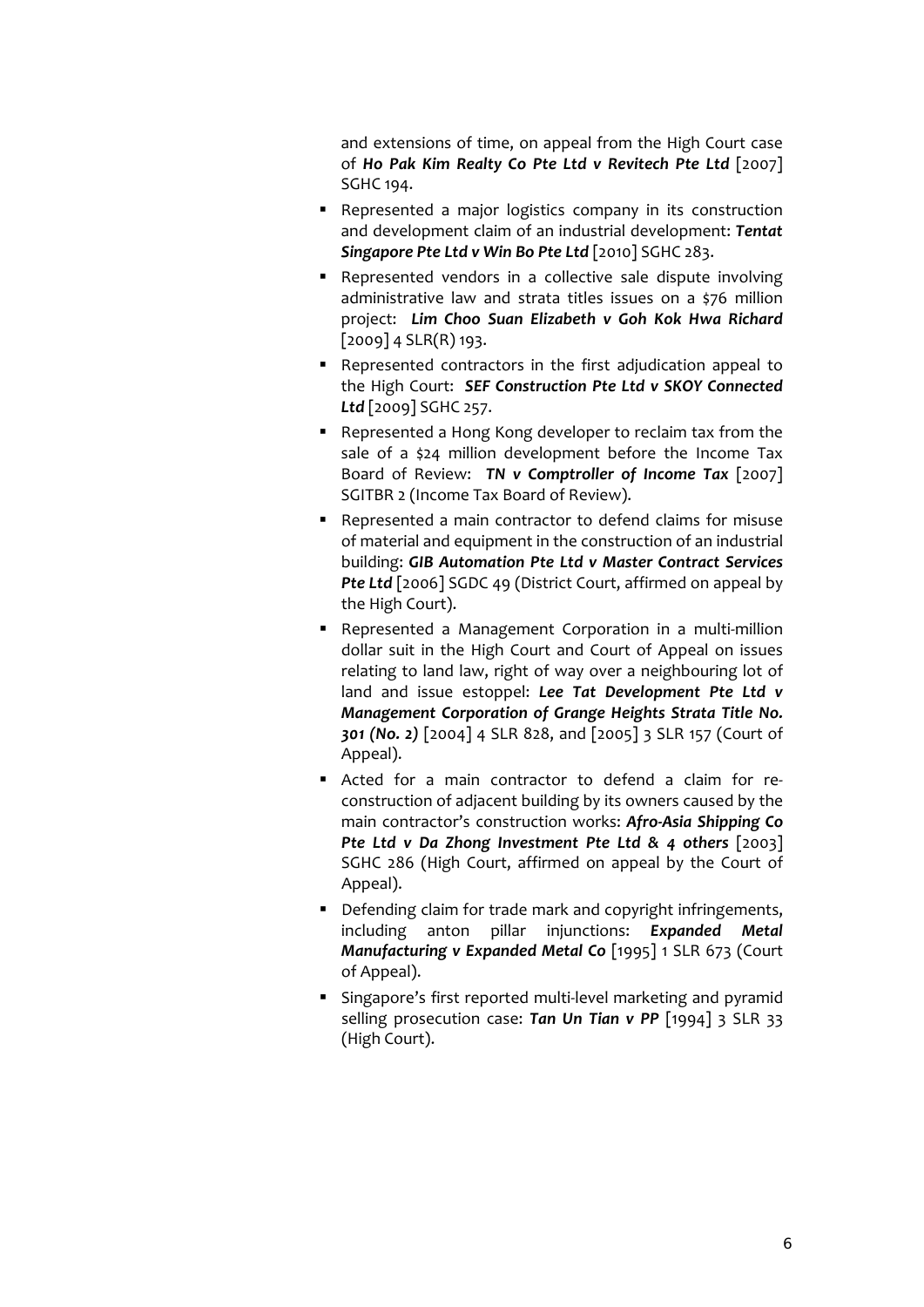#### **Books / Journals**

- **Subject Editor, Singapore Academy of Law (SAL) Practitioner,** on Construction Law
- Building Contract Law in Singapore  $(3<sup>nd</sup> Edition)$  (2016)
- Contributing Editor of the Singapore Journal of Construction Law (2016 ‐ 2017)
- General editor of the Singapore Construction Adjudication Review (2009 ‐ 2017)
- Co-author (with Justice Quentin Loh), Confidentiality in Arbitration: How Far Does it Extend? (2007)
- Contributor to the Construction section of the book Singapore Precedents of Pleadings (2006)
- Co-author, Law & Practice of Injunctions in Singapore (Sweet & Maxwell, 2004)

#### **Articles**

- 'Pyramid Selling the Need for Regulations' (1995) 7 Singapore Academy of Law Journal 412
- Consultants' Liability to Third Parties in Building Contracts' (1999) 23 Asia Business Law Review 20
- 'An Analysis of Pay-When-Paid Clauses' (2003) 40 Asia Business Law Review 14
- 'Pay When Paid or Pay if Paid?' (2003) November / December issue, Southeast Asia Construction
- 'One Chapter Closes, Another Opens' article on adjudications in SCL(S) S'pore Construction Law Newsletter No. 19 (2013) Jan/Feb 2013
- 'Proposals for Amending the Building and Construction Industry Security of Payment Act' (2016) 1 SingJCL 19

#### **Seminars**

- Delivered papers in seminars organised by:
	- Asia Business Forum
	- Building and Estate Management Alumni
	- Chartered Institute of Building
	- CPG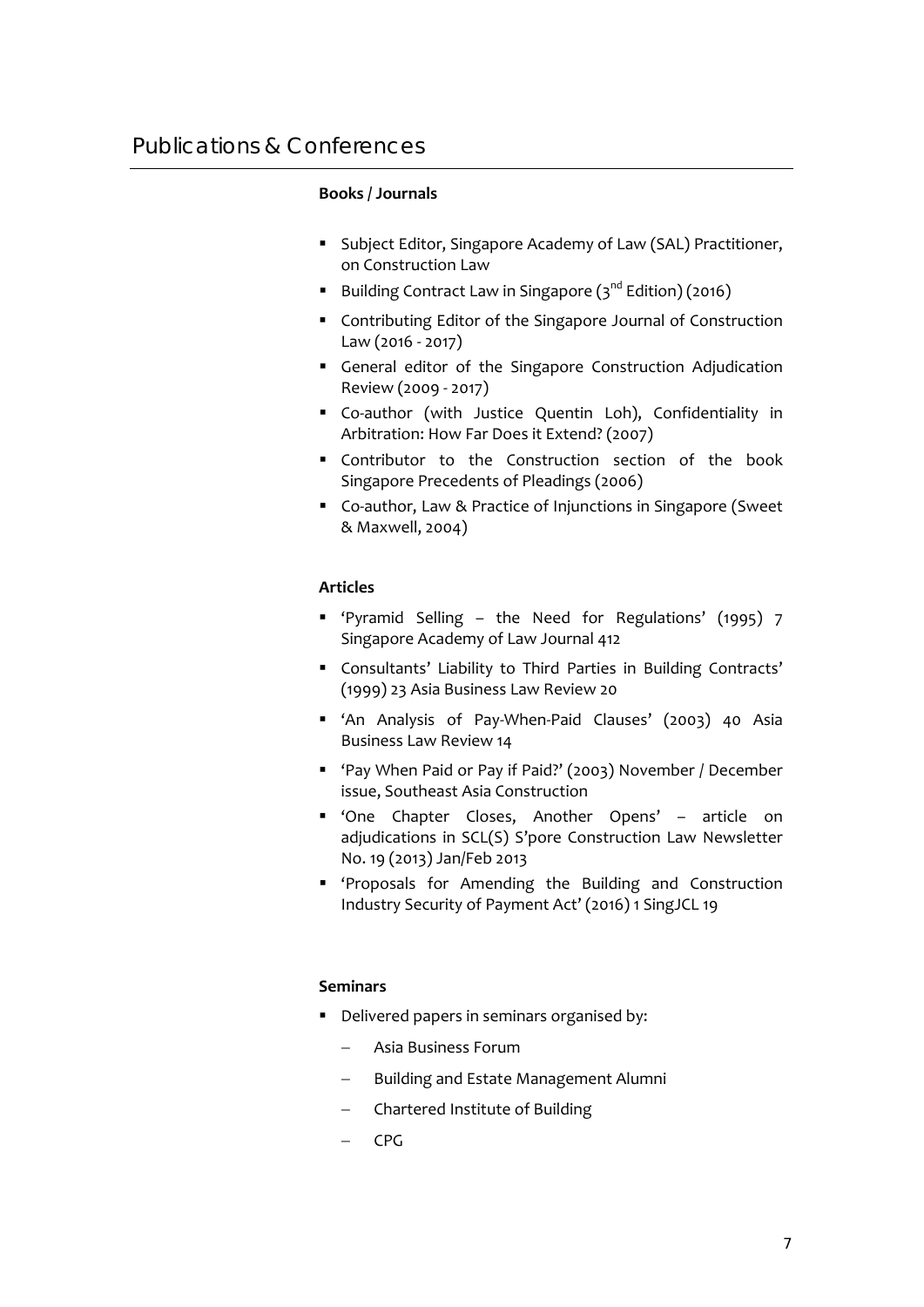- Hill International
- National University of Singapore Alumni
- Landscape Contractors' Association
- Law Society of Singapore
- LegalNet Asia
- Lexis Nexis
- Singapore Academy of Law
- Singapore Contractors' Association
- Singapore Institute of Architects
- Singapore Institute of Building
- Singapore Institute Of Surveyors & Valuers
- Singapore Manufacturer's Federation
- Singapore Mediation Centre
- Society of Construction Law

## Professional History

| Jan 2010 - present                | Founding Partner, Eldan Law LLP                                                                                                                |
|-----------------------------------|------------------------------------------------------------------------------------------------------------------------------------------------|
| Apr 2003 - Dec 2009               | Partner, Rajah & Tann / Rajah & Tann LLP                                                                                                       |
| $2002 - 2003$                     | Director, CTLC Law Corporation                                                                                                                 |
| $1999 - 2002$                     | Partner, Chong Yeo & Partners                                                                                                                  |
| $1994 - 1999$                     | Associate / Senior Associate, Wong Partnership                                                                                                 |
| Concurrent<br>Appointments        |                                                                                                                                                |
| $2012$ – present                  | Adjunct Trainer on Construction Law, Building and Construction<br>Authority Singapore                                                          |
| $2007 - present$<br>$2016 - 2018$ | Adjunct Associate Professor, National University of Singapore<br>Adjunct Assistant Professor, Singapore University of Technology<br>and Design |
| 2012                              | Consultant<br>Nanyang<br><b>Business</b><br>School<br>MBA<br>Instructor,<br>Programme                                                          |
| $2008 - 2011$                     | Adjunct Associate Professor, Nanyang Technological University                                                                                  |
| $1998 - 2013$                     | Adjunct Lecturer, Singapore Institute of Management & the<br>Royal Melbourne Institute of Technology                                           |